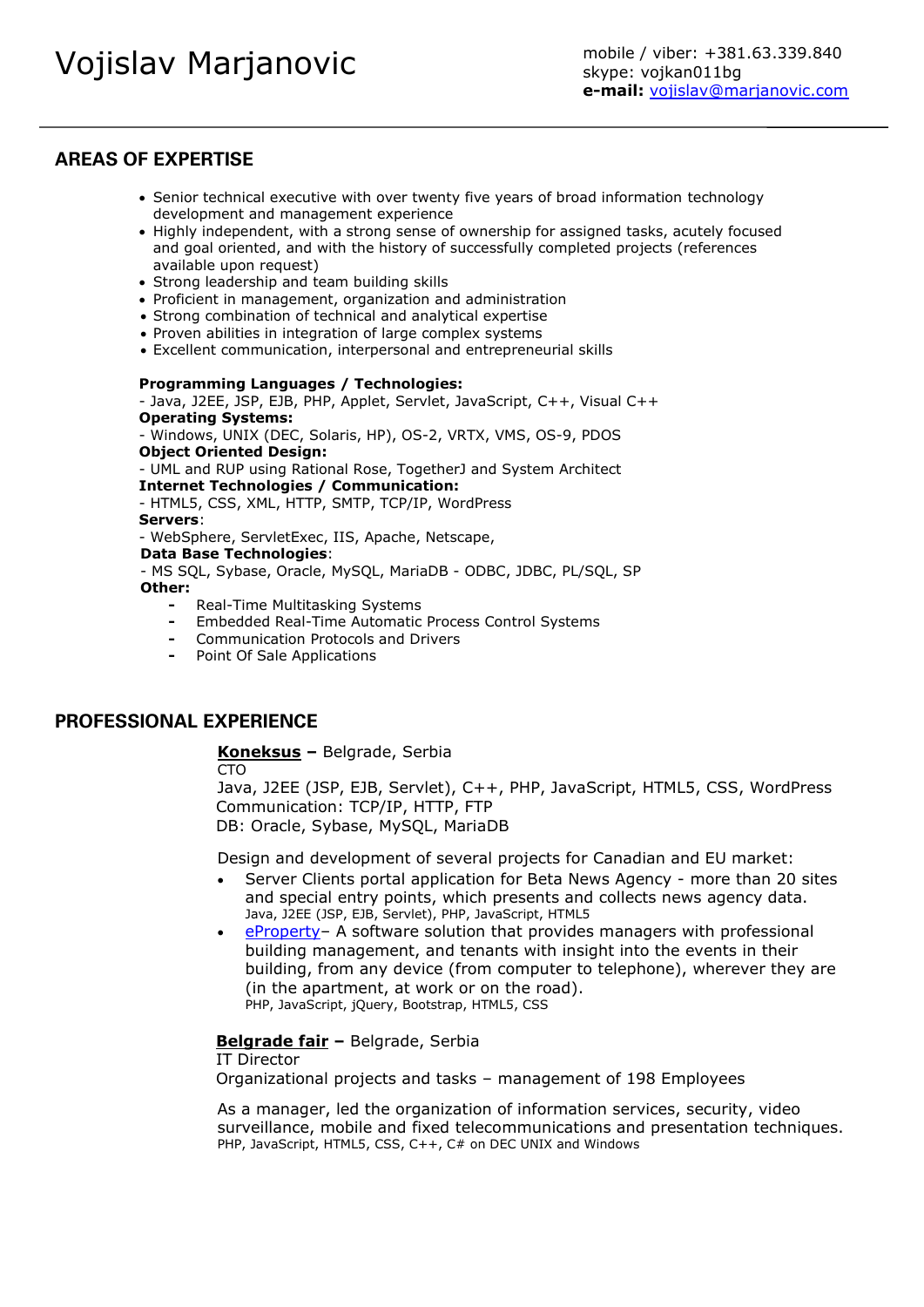# **ZOX Technologies, Inc. –** Toronto, Ontario, Canada

CTA, CTO acting Java, MS Windows, UML OO design, RUP

Chief Technology Architect in a start-up company developing a secure distributed information management technology, facilitating collaborative creation and sharing of knowledge through the use of executable business process models.

- Drove corporate technical strategy
- Led the design of the conceptual and logical system architecture
- Participated in ZOX Security architecture design and development using a combination of Symmetric and Asymmetric algorithms with 3DES encryption standard and MD5 message authentication
- Co-authored patent filing covering concepts, architecture and implementation
- Defined a disciplined, predictable development process based on the RUP methodology
- Assessed role of advanced technologies (Web Services, JESS, etc.)
- Managed and participate in development of the proof-of-concept prototype based on J2EE technologies using WebSphere as application server.
- Contributed to preparation of funding proposals under the Industrial Research Assistance Program
- Created a repository of architecture documentation using an internal web site

# **Ontario Government – Economic and Business Cluster,** Toronto, Ontario, Canada

Lead Architect Java, J2EE (JSP, EJB), UNIX, MS Windows

Responsible for overall system architecture and design.

- Led cross-cluster implementation teams and provided architectural leadership to deliver Integrated Application Solutions.
- Evaluated, selected and implemented Enterprise-Wide Solutions applying proposed Government standard such as J2EE, MQ Series, Oracle etc.
- Evaluated and participated in the creation business requirements for several projects.
- Designed a three-tiered J2EE-based Web application using RUP methodology.

# **Aspro Technologies Limited,** Toronto, Ontario, Canada

System Architect / Project Leader Java, JavaScript, J2EE (JSP, EJB, Servlet, WebSphere), C++ on UNIX and MS Windows 2000

Communication: HTTP, COM, SOAP (XMLrpc) DB interface: JDBC, ADO

Responsible for the implementation of technology to provide digital video and audio high-speed Internet communication by establishing, monitoring and controlling half-duplex and full-duplex voice and video links over TCP/IP.

- Created a complete architectural system design using Rational Rose UML Object Oriented methodology.
- Managed product development and participated in implementation, such as:
	- o Designed and developed a three-tiered Web application using J2EE technology.
	- $\circ$  Designed and participated in creation of a real-time voice and video communication.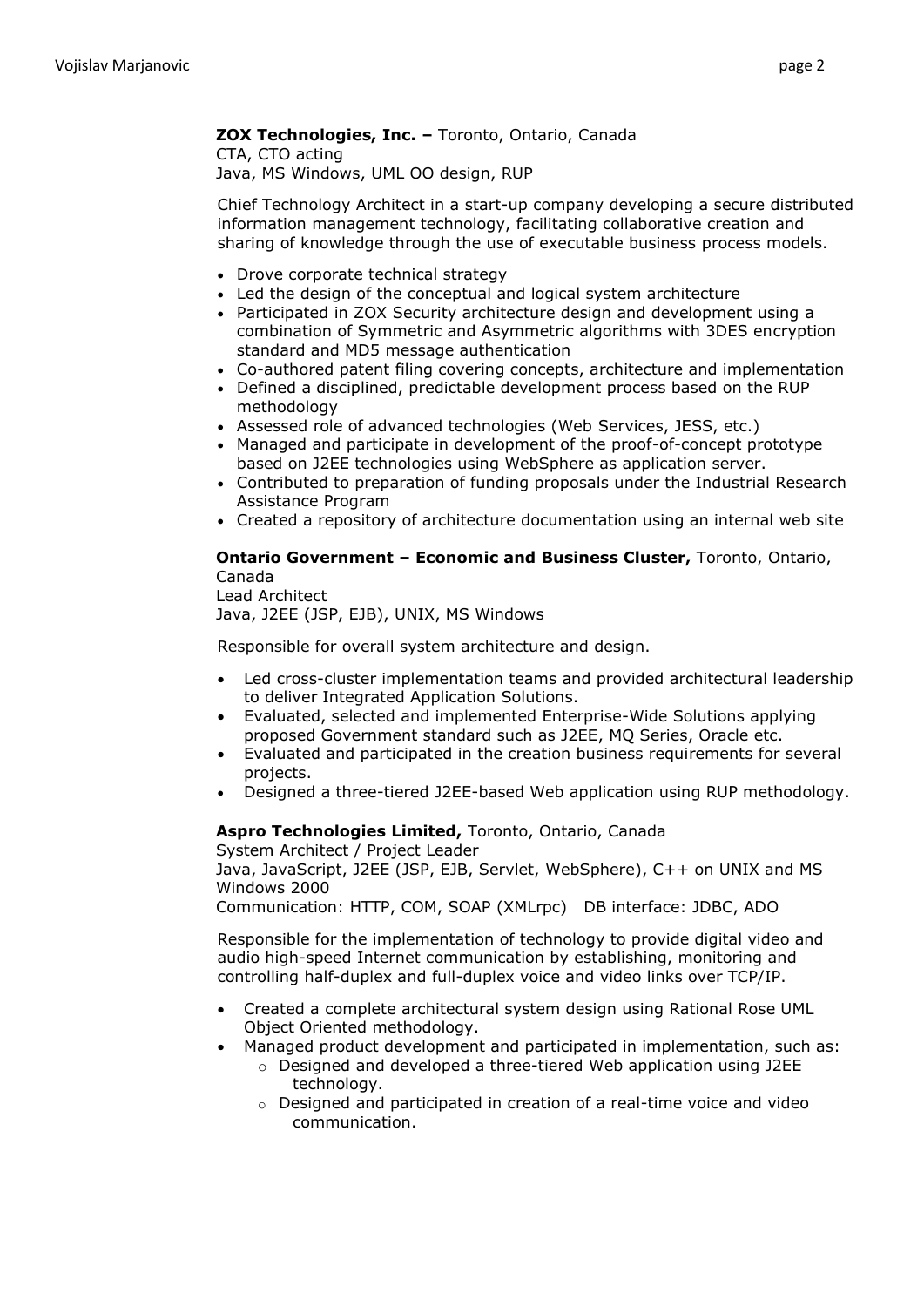**Solect**, (Division of **Amdocs**), Toronto, Ontario, Canada Senior Developer

Java, J2EE (JSP, EJB, Servlet), JavaScript, and Perl on HP UNIX and MS Windows 2000

Communication: HTTP DB interface: ODBC,JDBC, PerlDB and PL SQL on Oracle

- Participated in the architectural design and development of a complex Solect/Amdocs billing application based on HP UNIX as a background logic and Internet as user interface (three-tiered application using J2EE technology)
- Developed and maintained several new Solect/Amdocs billing application features
	- o Reading an electronic card created for online users (Servlet)
	- $\circ$  Routing and transferring data over TCP/IP to the corresponding processing center (JSP)
	- o DB Communication and verification of received data (EJB)

**Teranet**,- Toronto, Ontario, Canada Technical Architect

C++ and Java on Solaris / DEC UNIX and Windows NT Communication: HTTP, SMTP, DB interface: ODBC, JDBC, HTTP servers: IIS, Apache, NS

Implemented a hi-tech real-time automatic control Integrated Justice project for the complete Canadian justice system as follows:

- Designed OO project-level architecture, compliant with System Architecture requirements according to functional and operational requirements
- Provided data analysis using structural, object-oriented methods such as Case and Data Diagrams by using UML and Rational Rose
- Evaluated some off-the-shelf packages by developing prototypes with corresponding implementation.

**FaxForward**, Toronto, Ontario, Canada (current Conexys) Senior Software Engineer / Technical Architect / Project Leader C++ on DEC UNIX and Windows NT

Communication: TCP/IP, DB interface: ODBC, HTTP servers: IIS, Apache

Designed and, as project leader together with my team, developed Point-of-Presents (POP) system, capable of receiving documents, processing, storing processed data to POP Data Base, compressing and encrypting a document, archiving to the HUB station, transferring to another POP system and delivering it to user. As a result, I perfected the following area of expertise:

- Object Oriented design using UML Design of a complete truly object oriented system by Rational Rose and System Architect tools (in UML).
- Multi-platform design with full flexibility of the project, mostly based on XML Creation of classes for UNIX (DEC & Solaris) and Windows NT operating systems, such as System, Message, Signal, Task Manager and other.
- Graphical User Interface interface between POP system and user created on Windows NT platform by Visual C++. In the second phase, the interface was transferred into HTML format with CGI tools on MS IIS and Apache servers.
- Communication protocols TCP/IP, HTTP were used for complete inter-project communication. Some of those are designed and developed specifically for POP, and some are used to accomplish internet communication through wellknown Web Servers (MS IIS an/or Apache) by CGI, Java and a specifically designed client communication package.
- Data Base interface ODBC and Stored Procedure call Complete POP system, including Event Log, Configuration parameters and input-output data, are connected with data base (MS SQL or Sybase).